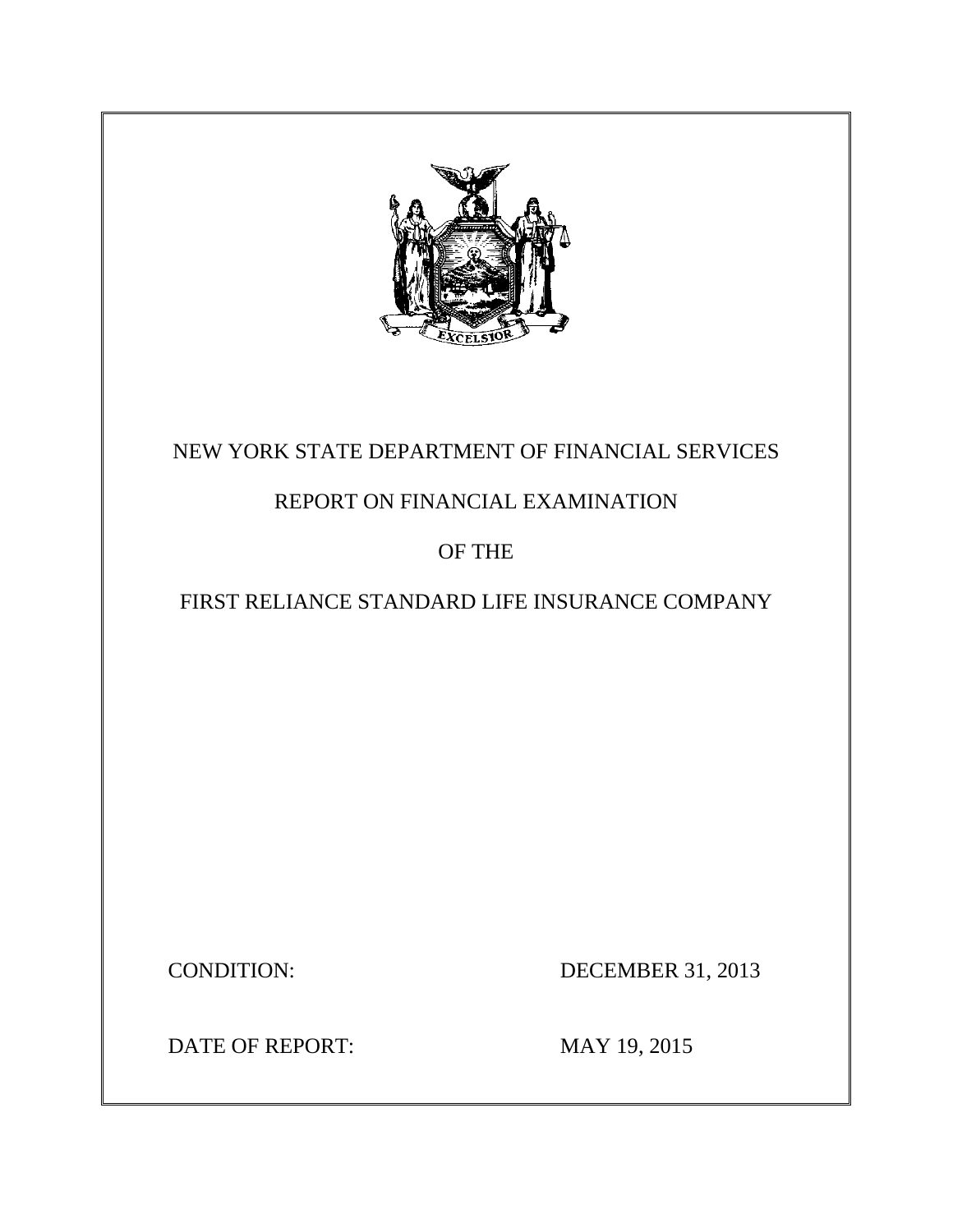## NEW YORK STATE DEPARTMENT OF FINANCIAL SERVICES

## REPORT ON FINANCIAL EXAMINATION

## OF THE

### FIRST RELIANCE STANDARD LIFE INSURANCE COMPANY

AS OF

DECEMBER 31, 2013

DATE OF REPORT: MAY 19, 2015

**EXAMINER:** 

DEAN CROSS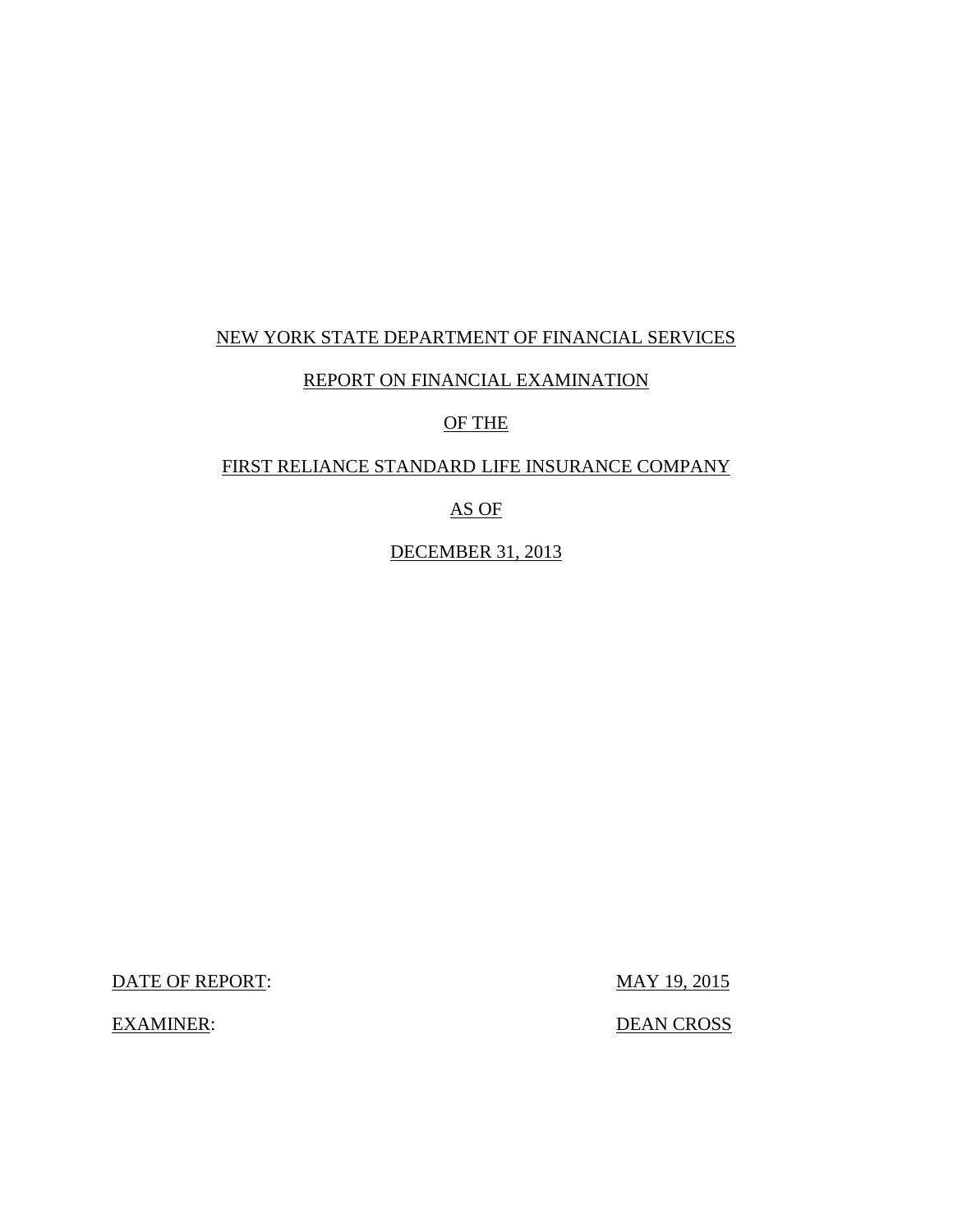## TABLE OF CONTENTS

| <b>ITEM</b> |                                     | PAGE NO.       |
|-------------|-------------------------------------|----------------|
| 1.          | Scope of examination                | $\overline{2}$ |
| 2.          | Description of Company              | 4              |
|             | A. History                          | 4              |
|             | B. Holding company                  | 4              |
|             | C. Organizational chart             | 5              |
|             | D. Service agreements               | 6              |
|             | E. Management                       | 7              |
| 3.          | Territory and plan of operations    | 9              |
|             | A. Statutory and special deposits   | 9              |
|             | <b>B.</b> Direct operations         | 9              |
|             | C. Reinsurance                      | 10             |
| 4.          | Significant operating results       | 11             |
| 5.          | <b>Financial statements</b>         | 14             |
|             | A. Independent accountants          | 14             |
|             | <b>B.</b> Net admitted assets       | 14             |
|             | C. Liabilities, capital and surplus | 15             |
|             | D. Condensed summary of operations  | 16             |
|             | E. Capital and surplus account      | 17             |
|             |                                     |                |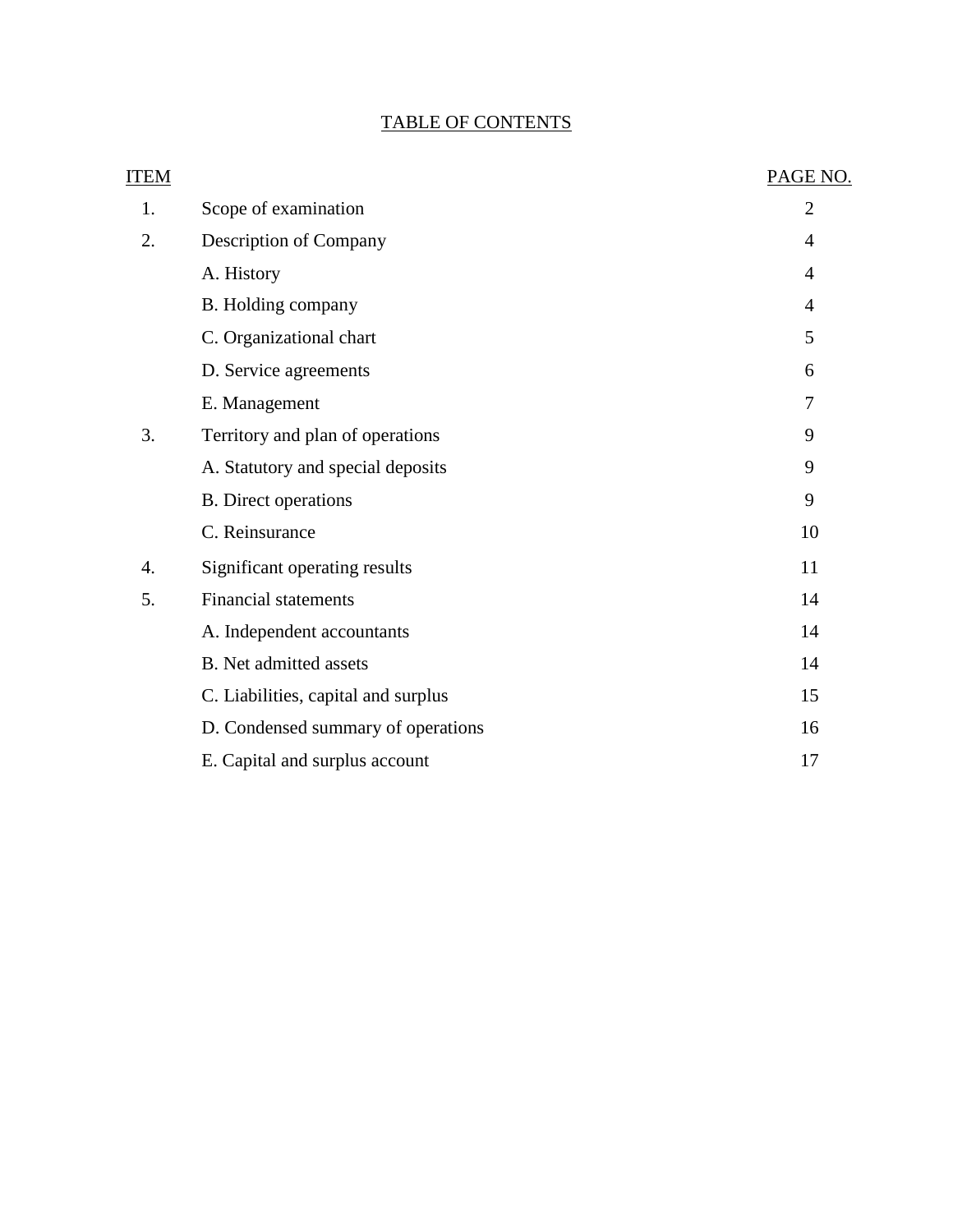

Andrew M. Cuomo Benjamin M. Lawsky Governor Superintendent

June 8, 2015

Honorable Benjamin M. Lawsky Superintendent of Financial Services New York, New York 10004

Sir:

In accordance with instructions contained in Appointment No. 31098, dated In accordance with instructions contained in Appointment No. 31098, dated December 19, 2014, and annexed hereto, an examination has been made into the condition and affairs of First Reliance Standard Life Insurance Company, hereinafter referred to as "the Company," at its administrative office located at 2001 Market Street, Philadelphia, PA 19103. The Company's home office is located at 590 Madison Avenue, New York, NY 10022.

Department of Financial Services. Wherever "Department" appears in this report, it refers to the New York State

The report indicating the results of this examination is respectfully submitted.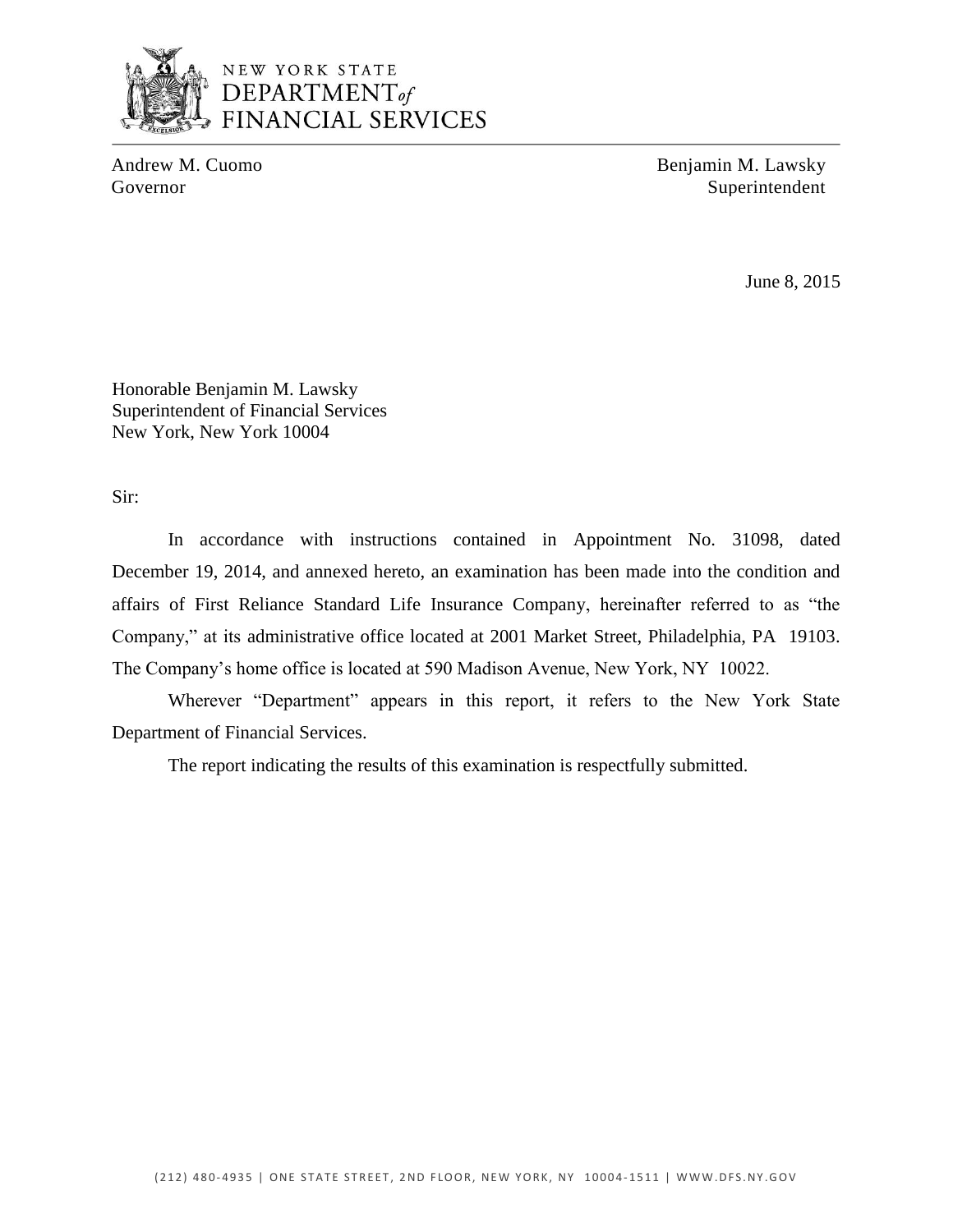#### 1. SCOPE OF EXAMINATION

<span id="page-4-0"></span> *Financial Condition Examiners Handbook, 2014 Edition* (the "Handbook")*.* The examination covers the three-year period from January 1, 2011 to December 31, 2013. The examination was conducted observing the guidelines and procedures in the Handbook and, where deemed appropriate by the examiner, transactions occurring subsequent to December 31, 2013, but prior The examination of the Company was a full scope examination as defined in the *NAIC*  to the date of this report (i.e., the completion date of the examination) were also reviewed.

 of the Handbook published by the National Association of Insurance Commissioners ("NAIC"). examiner's assessment of risk in the insurer's operations and utilizing that evaluation in formulating the nature and extent of the examination. The examiner planned and performed the examination to evaluate the current financial condition as well as identify prospective risks that may threaten the future solvency of the insurer. The examiner identified key processes, assessed to mitigate those risks. The examination also included assessing the principles used and significant estimates made by management, evaluating the overall financial statement presentation, and determining management's compliance with New York statutes and Department guidelines, Statutory Accounting Principles as adopted by the Department, and The examination was conducted on a risk focused basis in accordance with the provisions The Handbook guidance provides for the establishment of an examination plan based on the the risks within those processes and evaluated the internal control systems and procedures used annual statement instructions.

 This examination leveraged the work resulting from the examination of Reliance Standard Life Insurance Company (RSL), the Company's parent and an Illinois domestic life insurer. The Illinois Department of Insurance (ILDOI) conducted their examination of RSL for the period ending December 31, 2012. The IT systems, corporate governance, and control environments are essentially the same for RSL and FRSLIC. Since both states are accredited by the NAIC, the examiner leveraged the work performed by the ILDOI wherever possible throughout the examination.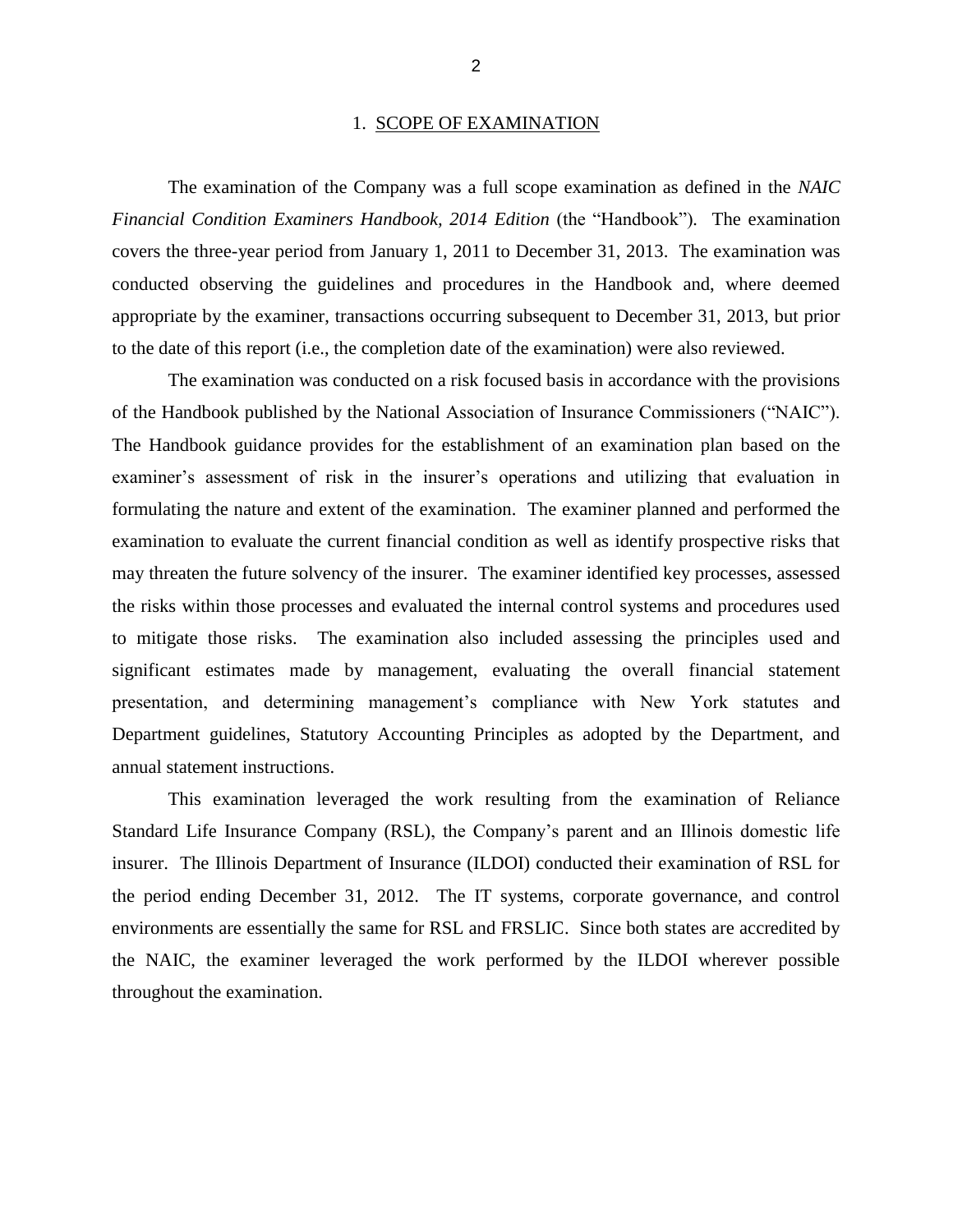environment were utilized to develop the examination approach. The Company's risks and management activities were evaluated incorporating the NAIC's nine branded risk categories. These categories are as follows: Information about the Company's organizational structure, business approach and control

- Pricing/Underwriting
- Reserving
- Operational
- Strategic
- Credit
- Market
- Liquidity
- Legal
- Reputational

 The Company was audited for 2011 by Ernst & Young (E&Y) and for 2012 through 2013 by PricewaterhouseCoopers, LLC (PwC). The Company received an unqualified opinion in all years under examination. Certain audit workpapers of the accounting firm were reviewed and relied upon in conjunction with this examination. During May of 2011, the Company began to outsource the Internal Audit function to PwC. Following the acquisition by Tokio Marine Holdings, Inc., the internal audit function was assumed by  $E\&Y$  in 2012. Internal Audit ( $E\&Y$ ) reports to the Delphi Audit Committee and is responsible for identifying, assessing, and testing all significant risks related to financial reporting, operations, compliance, and fraud.

The examiner reviewed the prior report on examination which did not contain any violations, recommendations or comments.

 matters which involve departure from laws, regulations or rules, or which require explanation or This report on examination is confined to financial statements and comments on those description.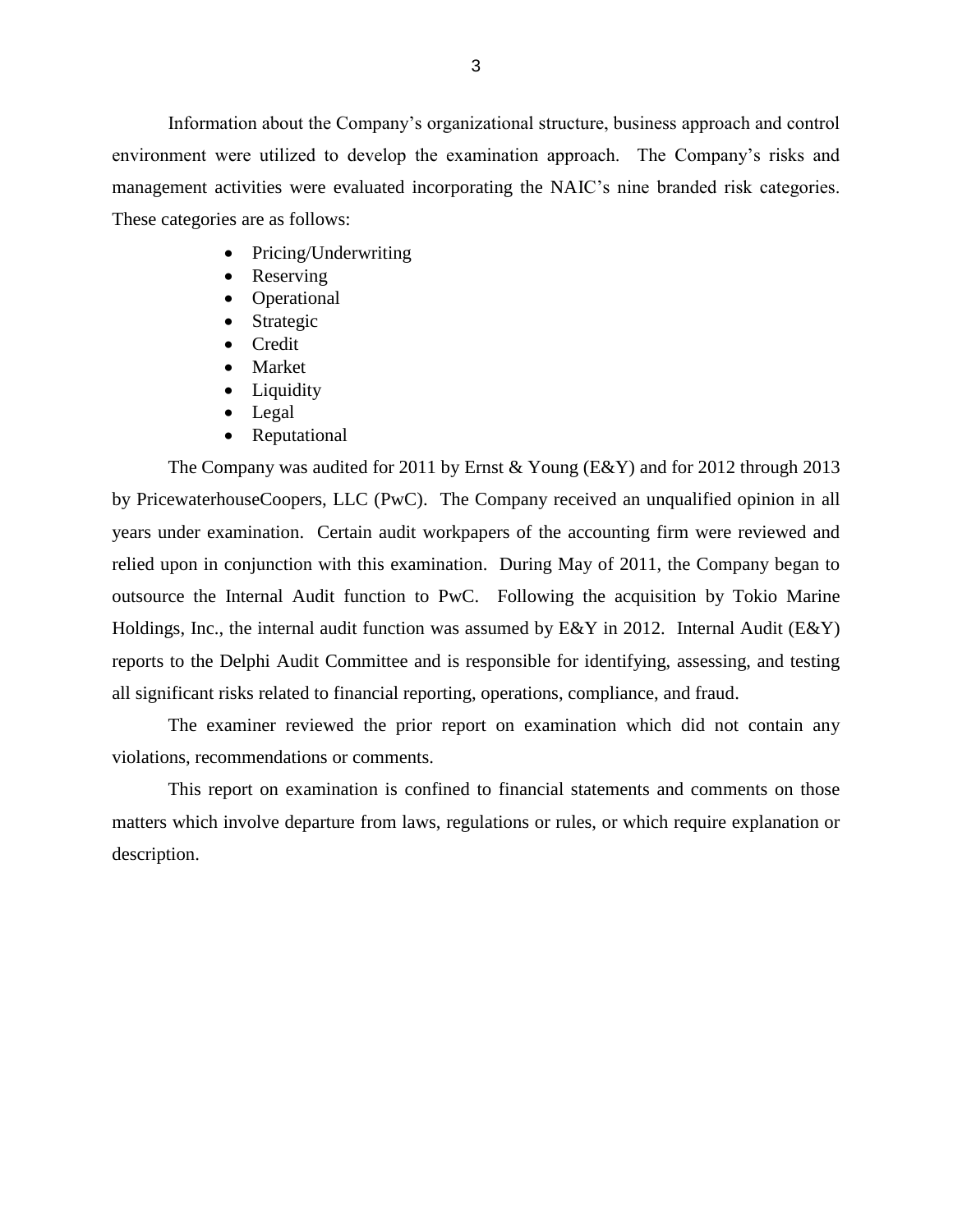#### 2. DESCRIPTION OF COMPANY

#### <span id="page-6-0"></span>A. History

 the laws of New York on June 16, 1983, under the name Dresser Insurance Company, was licensed on September 24, 1984, and commenced business on October 1, 1984. Initial resources of \$3,000,000, consisting of common capital stock of \$300,000 and paid in and The Company was incorporated as a stock accident and health insurance company under contributed surplus of \$2,700,000, were provided through the sale of 3,000 shares of common stock (with a par value of \$100 each) for \$1,000 per share.

 On September 26, 1989, the Company was licensed to write life insurance in New York and changed its name to its present name, First Reliance Standard Life Insurance Company. In connection with the license to sell life insurance, the Company's common capital stock was increased to \$2,000,000 and paid in and contributed surplus was increased to \$4,000,000. In 1987 the Company changed its name to Reliance Standard Insurance Company.

 made by the parent in 1997. An additional contribution of \$1,749,758 to gross paid in and contributed surplus was

As of December 31, 2013, the Company had common capital stock of \$2,000,000 and gross paid in and contributed surplus of \$5,749,758.

#### B. Holding Company

 Company ("RSL"), a life insurance company domiciled in Illinois. The parent of RSL is Reliance Standard Life Insurance Company of Texas ("RSLT"), which is a wholly-owned subsidiary of Delphi, a holding company organized as a Delaware corporation. The Company is a wholly-owned subsidiary of Reliance Standard Life Insurance

 On December 21, 2011, Tokio Marine Holdings, Inc. ("TMHD") and Delphi Financial Group, Inc. ("Delphi"), the indirect parent of First Reliance Standard Life Insurance Company, announced that they had entered into a definitive agreement under which TMHD would acquire all outstanding shares of Delphi for approximately US\$2.7 billion, through TMHD's wholly owned subsidiary, Tokio Marine & Nichido Fire Insurance Co., Ltd. The acquisition was Company is ultimately controlled by TMHD. approved by the Department on March 22, 2012, and completed on May 15, 2012. The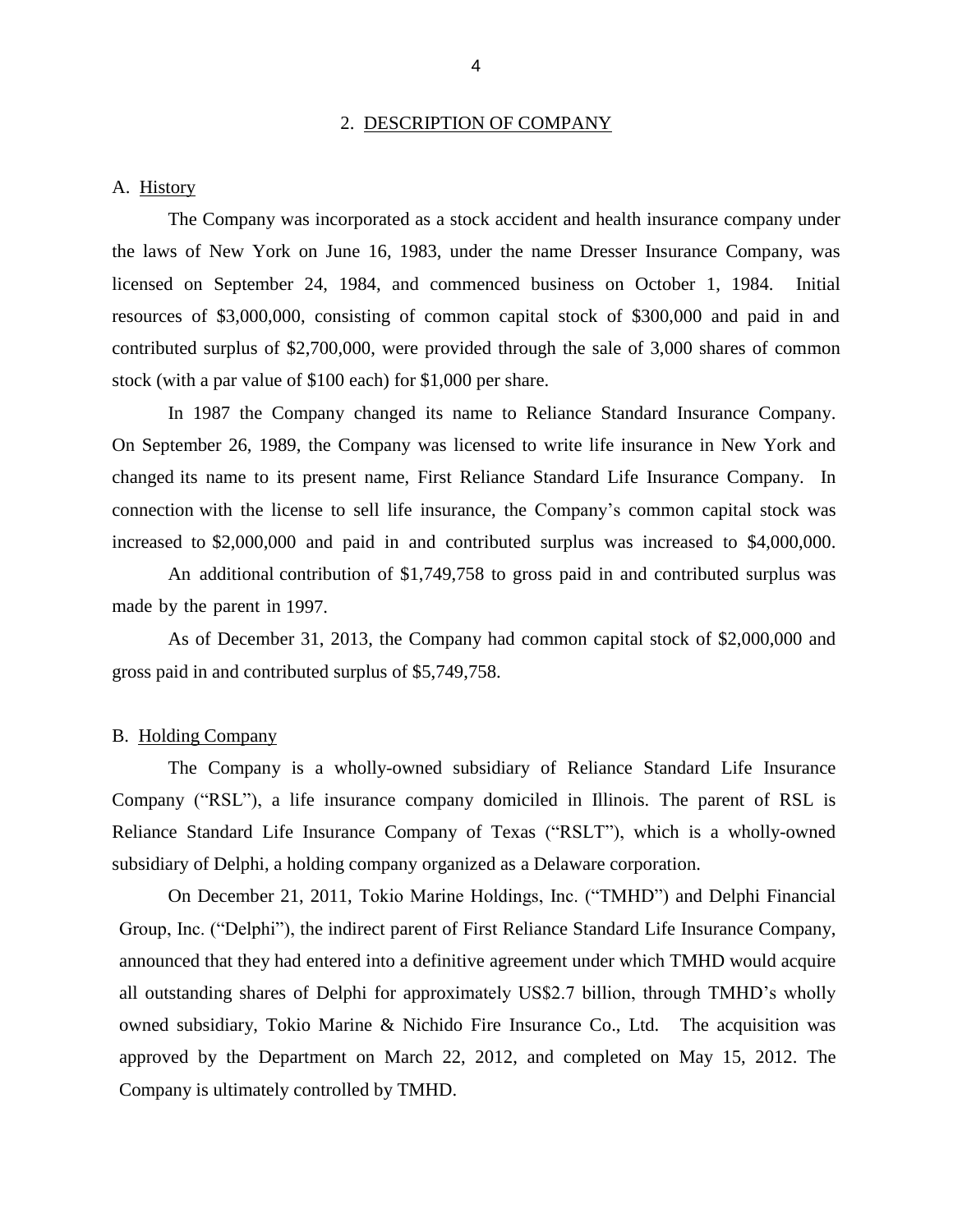## <span id="page-7-0"></span>C. Organizational Chart

An organization chart reflecting the relationship between the Company and significant entities in its holding company system as of December 31, 2013 follows:

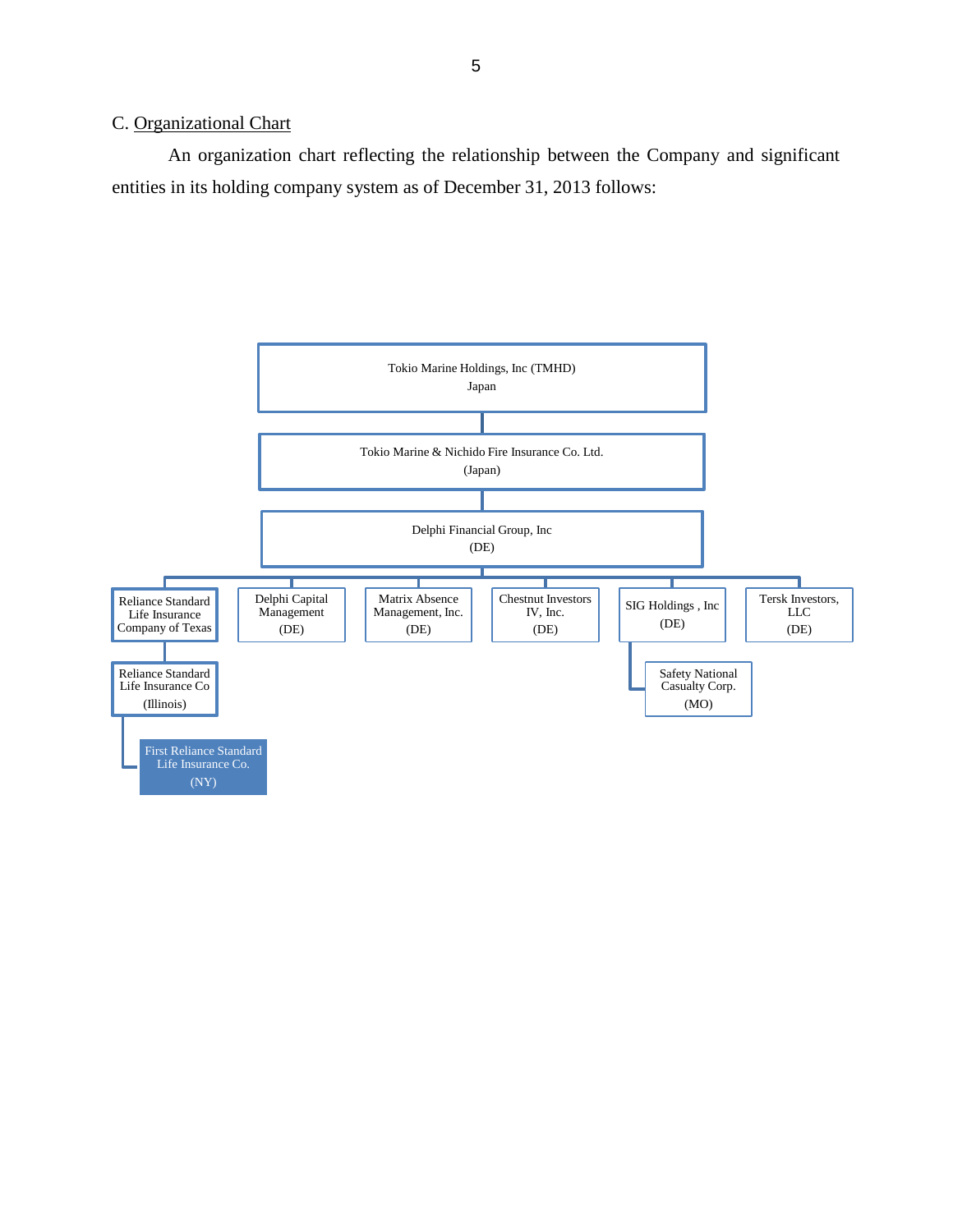## D. Service Agreements

The Company had five service agreements in effect with affiliates during the examination period.

| Type of<br>Agreement |           |                      |               |                   | Income/                 |
|----------------------|-----------|----------------------|---------------|-------------------|-------------------------|
| and                  |           |                      |               | Specific          | (Expense)* For          |
| Department           | Effective | Provider $(s)$ of    | Recipient(s)  | Service(s)        | Each Year of the        |
| File Number          | Date      | Service(s)           | of Service(s) | Covered           | Examination             |
| <b>Cost Sharing</b>  | 12/16/97  | The Company          | Safety        | Office space,     | $2011 -$<br>\$189,223   |
|                      |           |                      | National      | furniture &       | $2012 -$<br>\$187,982   |
| #24772               |           |                      | Casualty      | equipment, office | $2013 -$<br>\$193,073   |
|                      |           |                      | Corp.         | supplies          |                         |
| <b>Cost Sharing</b>  | 5/11/99   | Delphi Capital       | The           | Office space,     | $2011 -$<br>\$(390,440) |
|                      |           | Management,          | Company       | telephone         | $2012 -$<br>\$(450,585) |
| #26603               |           | Inc.                 |               | equipment         | \$(460,892)<br>$2013 -$ |
| <b>Cost Sharing</b>  | 10/8/99   | Matrix               | The           | Office space,     | $2011 -$<br>\$(120,000) |
|                      |           | Absence              | Company       | office equipment, | $2012 -$<br>\$(120,000) |
|                      |           | Management,          |               | clerical &        | $2013 -$<br>\$(120,000) |
|                      |           | Inc.                 |               | support staff     |                         |
| <b>Cost Sharing</b>  | 2/1/2000  | Reliance             | The           | Claims, legal,    | 2011 - \$(4,347,838)    |
|                      |           | <b>Standard Life</b> | Company       | compliance,       | $2012 - $(4,257,041)$   |
| #27284               |           | Insurance            |               | administration.   | $2013 - $(4,639,802)$   |
|                      |           | Company              |               | office space,     |                         |
|                      |           |                      |               | actuarial, Human  |                         |
|                      |           |                      |               | Resources,        |                         |
|                      |           |                      |               | financial,        |                         |
|                      |           |                      |               | purchasing, data  |                         |
|                      |           |                      |               | processing        |                         |
| <b>Cost Sharing</b>  | 2/8/2000  | The Company          | Reliance      | Sales,            | $2011 -$<br>\$1,481,996 |
|                      |           |                      | Standard      | underwriting      | $2012 -$<br>\$2,590,411 |
|                      |           |                      | Life          |                   | $2013 -$<br>\$1,970,292 |
|                      |           |                      | Insurance     |                   |                         |
|                      |           |                      | Company       |                   |                         |

\* Amount of Income or (Expense) Incurred by the Company

 The Company participates in a federal income tax allocation agreement with its ultimate parent and affiliates.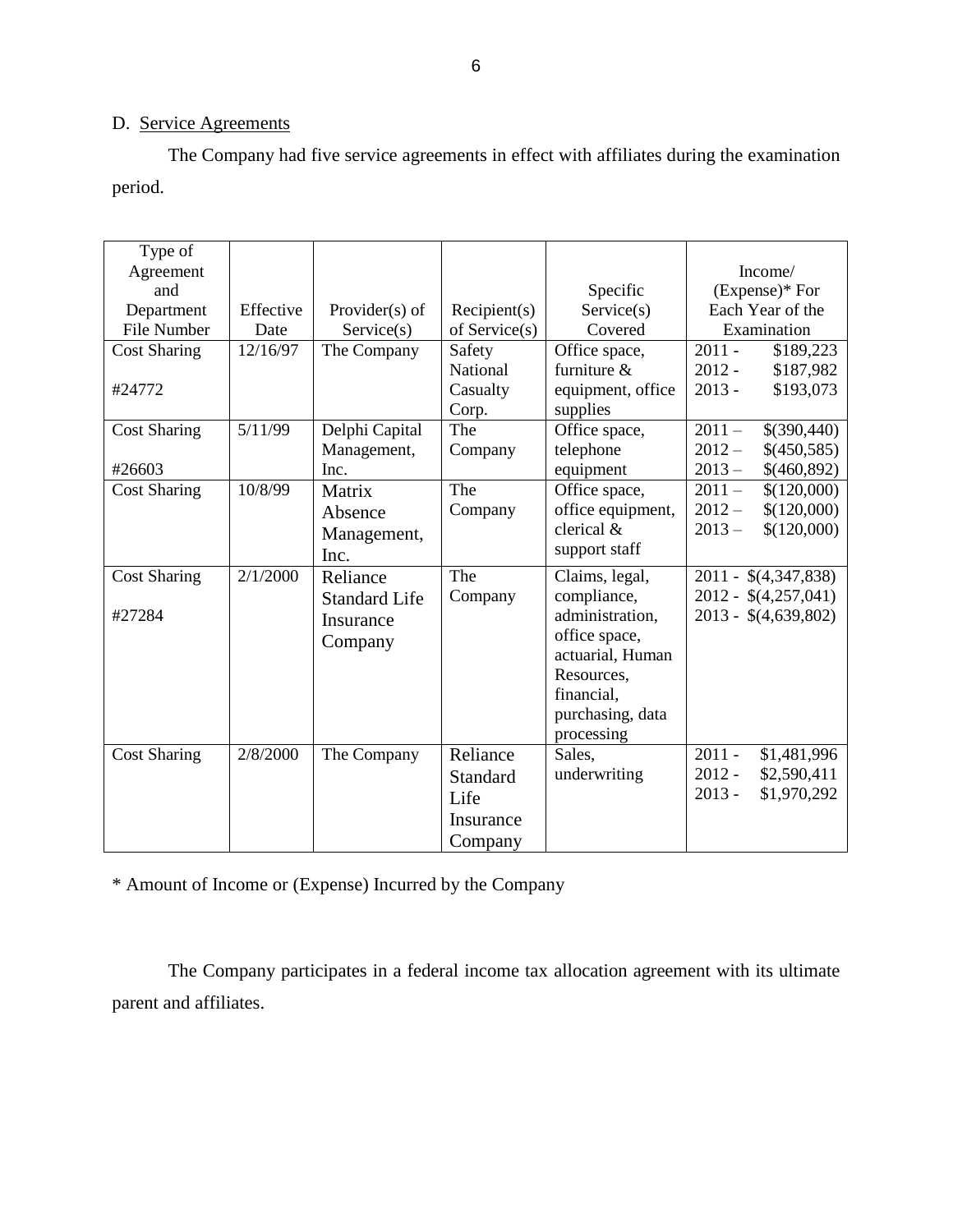### <span id="page-9-0"></span>E. Management

 The Company's by-laws provide that the board of directors shall be comprised of not less than nine and not more than twenty-one directors. Directors are elected for a period of one year at the annual meeting of the stockholders held in March of each year. As of December 31, 2013, the board of directors consisted of 10 members. Meetings of the board are held quarterly.

 were as follows: The 10 board members and their principal business affiliation, as of December 31, 2013,

| <b>Name and Residence</b>                   | <b>Principal Business Affiliation</b>                                                   | <b>Year First</b><br>Elected |
|---------------------------------------------|-----------------------------------------------------------------------------------------|------------------------------|
| Thomas W. Burghart<br>Media, PA             | Senior Vice President and Treasurer<br>First Reliance Standard Life Insurance Company   | 2000                         |
| Lawrence E. Daurelle<br>Lafayette Hill, PA  | President and Chief Executive Officer<br>First Reliance Standard Life Insurance Company | 1995                         |
| Steven A. Hirsh*<br>Highland Park, Illinois | <b>President and Chairman</b><br>Astro Communications, Inc.                             | 1988                         |
| Stephan A. Kiratsous<br>New York, NY        | Executive VP & Chief Financial Officer<br>Delphi Financial Group, Inc.                  | 2012                         |
| James M. Litvack*<br>Princeton, NJ          | Retired-Lecturer<br>Princeton University                                                | 1990                         |
| James N. Meehan*<br>Arlington Heights, IL   | Retired-Officer<br><b>Bank of America</b>                                               | 1993                         |
| Philip R. O'Connor*<br>Chicago, IL          | President<br>PROactive Strategies, Inc.                                                 | 2012                         |
| <b>Robert Rosenkranz</b><br>New York, NY    | Chairman of the Board & CEO<br>Delphi Financial Group, Inc.                             | 1987                         |
| Nita I. Savage<br>New York, NY              | <b>Vice President Finance</b><br>Delphi Capital Management, Inc.                        | 2006                         |
| Donald A. Sherman<br>New York, NY           | President and Chief Operating Officer<br>Delphi Financial Group, Inc.                   | 1987                         |

\* Not affiliated with the Company or any other company in the holding company system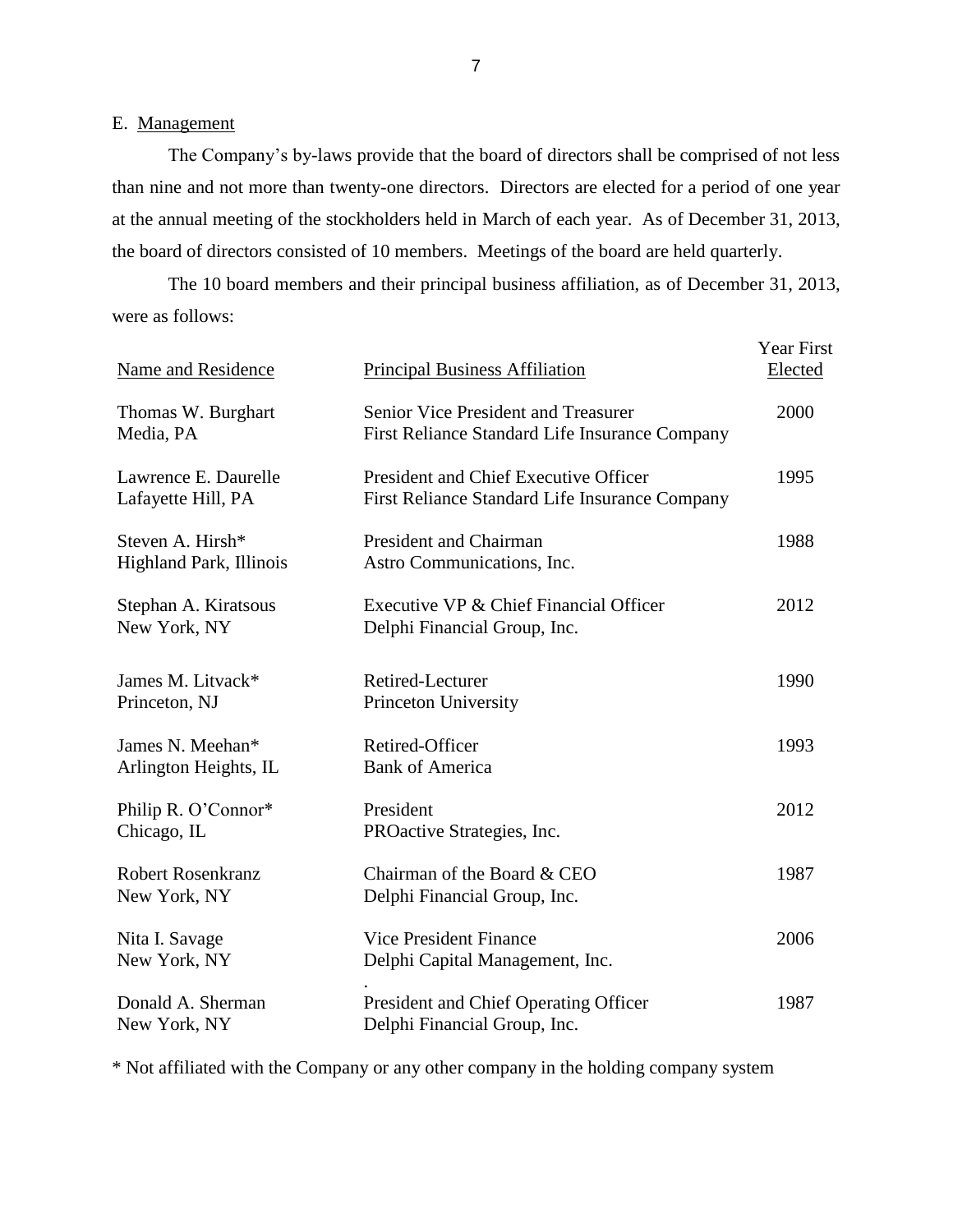The examiner's review of the minutes of the meetings of the board of directors and its committees indicated that meetings were well attended and that each director attended a majority of meetings.

The following is a listing of the principal officers of the Company as of December 31, 2013:

| Name                   | Title                                                |
|------------------------|------------------------------------------------------|
| Lawrence E. Daurelle   | President, Chief Executive Officer                   |
| Charles T. Denaro*     | Vice President, Secretary and Deputy General Counsel |
| Thomas W. Burghart     | Senior Vice President & Treasurer                    |
| Warren M. Cohen        | Senior Vice President, Actuarial                     |
| Chad W. Coulter        | Senior VP, General Counsel and Assistant Secretary   |
| Andrew B. Davison      | Senior Vice President, Underwriting                  |
| Daniel J. Falkenstein  | Senior Vice President, Information Services          |
| Christopher A. Fazzini | <b>Executive Vice President</b>                      |
| Debra G. Staples       | Senior Vice President, Claims Administration         |

\* Designated consumer services officer per Section 216.4(c) of Department Regulation No. 64

 In December 2014, Gregory Esemplare replaced Andrew Davison as Senior Vice President, Underwriting.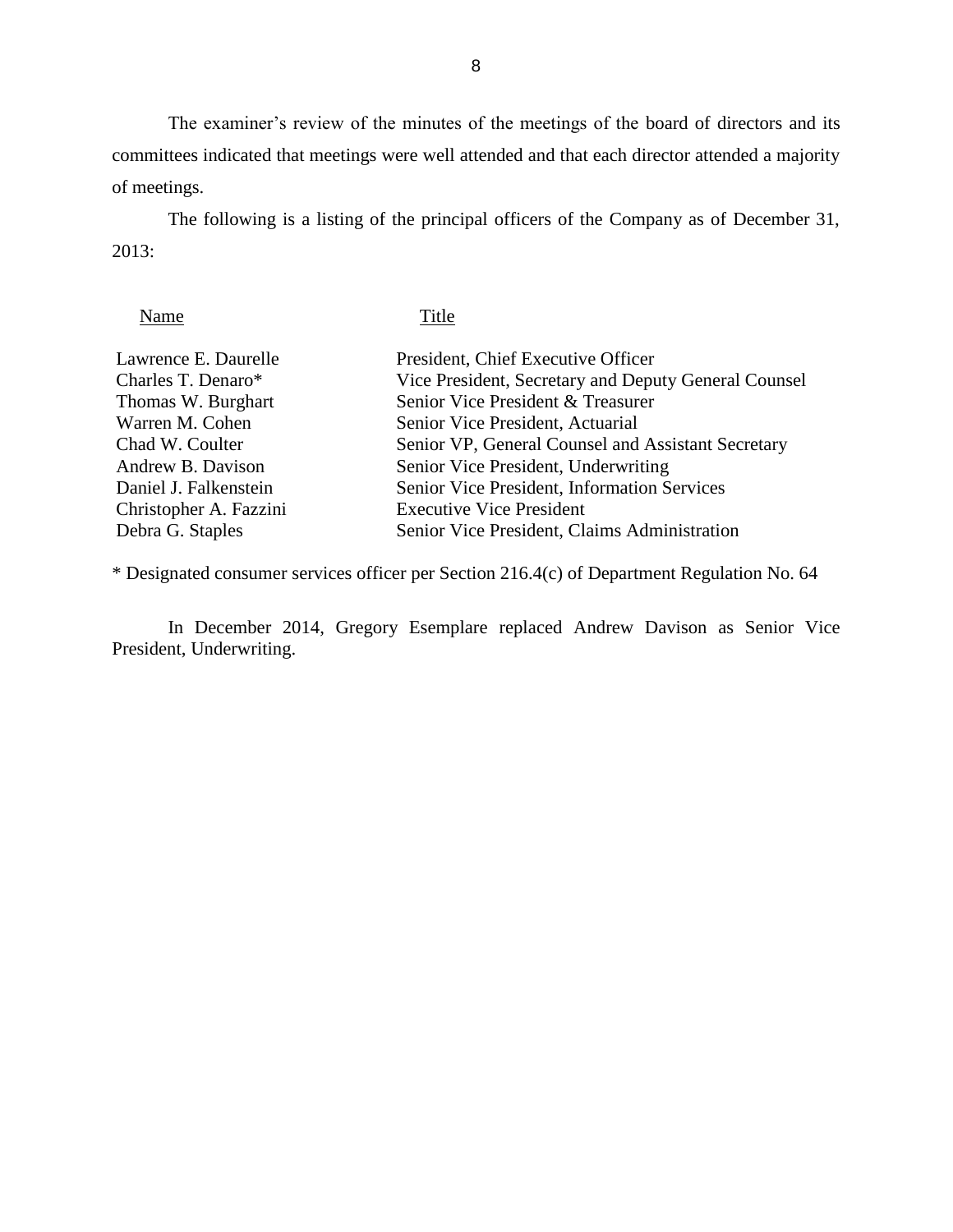<span id="page-11-0"></span> insurance as defined in paragraphs 1, 2 and 3 of Section 1113(a) of the New York Insurance The Company is authorized to write life insurance, annuities and accident and health Law.

 Columbia. In 2013, all life and accident and health premiums were received from New York. The Company is licensed to transact business in New York, Delaware and the District of Policies are written on a non-participating basis.

#### A. Statutory and Special Deposits

 As of December 31, 2013, the Company had \$500,000 (par value) of United States Treasury Bonds on deposit with the State of New York, its domiciliary state, for the benefit of all policyholders, claimants and creditors of the Company.

#### B. Direct Operations

 include: short-term and long-term disability, life insurance, accidental death and dismemberment, and dental insurance, which are directed at the employee benefits market. In 2013, the Company's premiums were split between life insurance (42.3%) and accident and health insurance (57.7%). The Company did not sell any individual insurance during the examination period except as a result of group conversions. The Company primarily writes group insurance. The Company's group products

 system includes independent agents and brokers through 30 regional offices. The market segments emphasized have historically been small to medium size companies in the service industry having 10 to 1,000 employees. As of December 31, 2013, the Company reported 1,736 The Company's sales operations are conducted on a brokerage basis. Its distribution independent agents and brokers.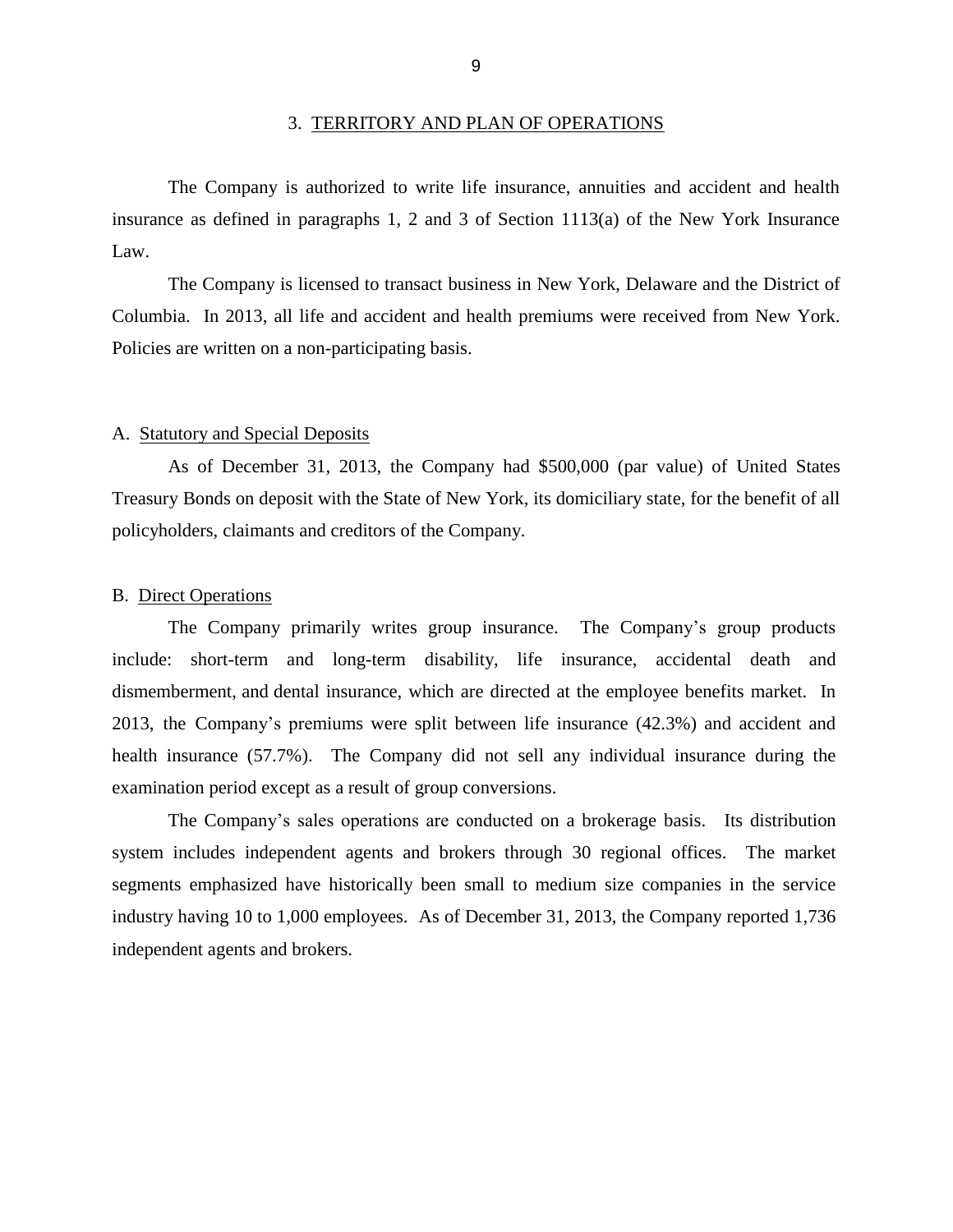#### <span id="page-12-0"></span>C. Reinsurance

 As of December 31, 2013, the Company had reinsurance treaties in effect with six companies, of which four were authorized or accredited. The Company's group life and group accident and health business is reinsured on a coinsurance, yearly renewable term and excess of loss basis. Reinsurance is provided on an automatic basis.

 amount of life insurance ceded as of December 31, 2013, was \$17.3 billion, which represents 82.4% of the total face amount of life insurance in force. Reserve credit taken for reinsurance The maximum retention limit for individual life contracts is \$300,000. The total face ceded to unauthorized companies, totaling \$1,363,682, was supported by trust agreements and funds withheld.

There was no life insurance assumed as of December 31, 2013.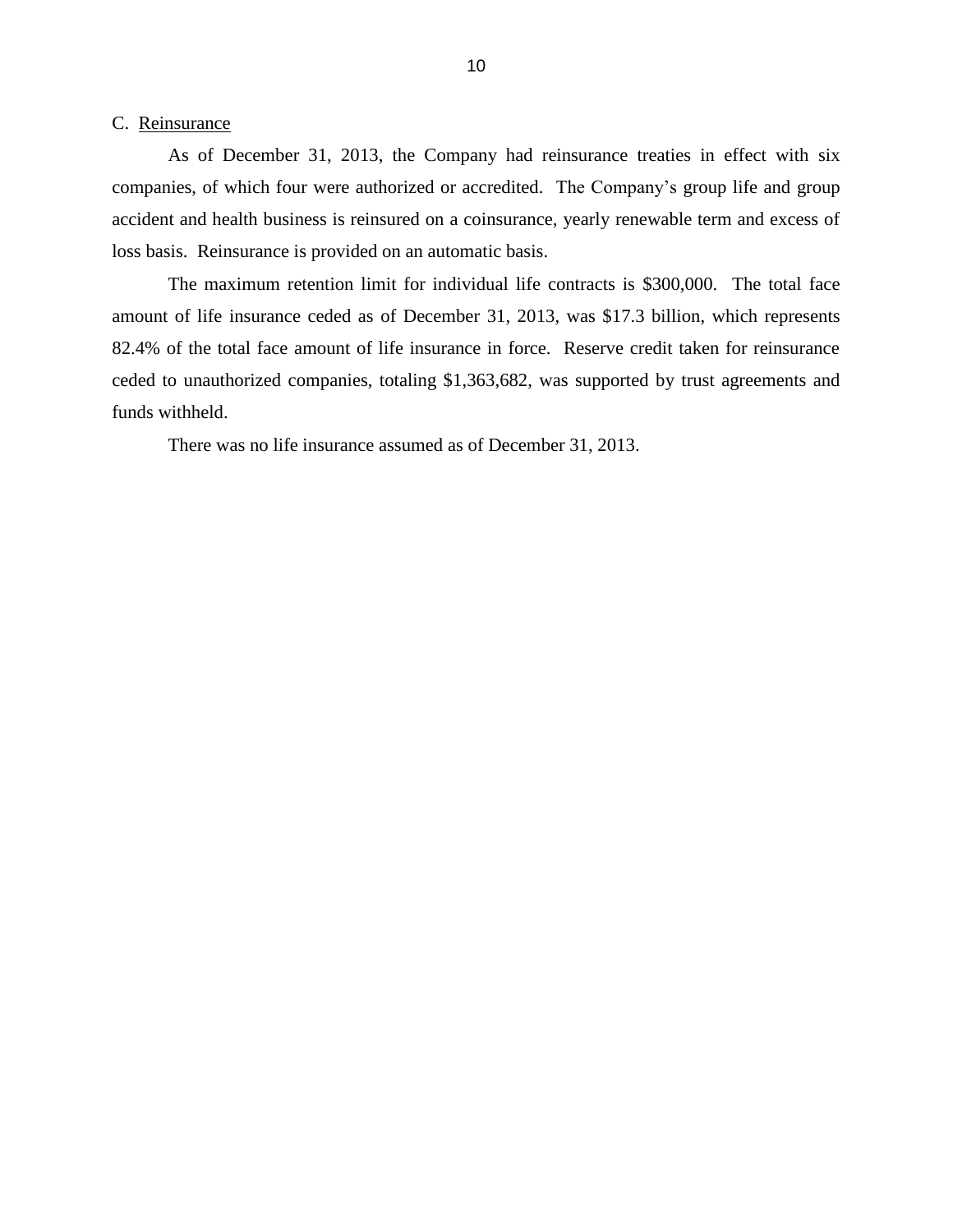#### 4. SIGNIFICANT OPERATING RESULTS

 during the period under examination as extracted from its filed annual statements. Failure of Indicated below is significant information concerning the operations of the Company items to add to the totals shown in any table in this report is due to rounding.

 The following table indicates the Company's financial growth (decline) during the period under review:

|                                                                                                                               | December 31,<br>2010                                  | December 31,<br>2013                                   | Increase<br>(Decrease)                               |
|-------------------------------------------------------------------------------------------------------------------------------|-------------------------------------------------------|--------------------------------------------------------|------------------------------------------------------|
| <b>Admitted</b> assets                                                                                                        | \$160,515,603                                         | \$182,661,838                                          | \$22,146,235                                         |
| Liabilities                                                                                                                   | \$99,899,573                                          | \$118,464,542                                          | \$18,564,969                                         |
| Common capital stock<br>Gross paid in and contributed surplus<br>Change in accounting method $-$ SSAP 10R<br>Unassigned funds | \$<br>2,000,000<br>5,749,758<br>304,424<br>52,561,848 | \$<br>2,000,000<br>5,749,758<br>$\Omega$<br>56,447,538 | \$<br>$\theta$<br>0<br>(304, 424)<br>S.<br>3,885,690 |
| Total capital and surplus                                                                                                     | \$60,616,030                                          | \$64,197,296                                           | \$3,581,266                                          |
| Total liabilities, capital and surplus                                                                                        | \$160,515,603                                         | \$182,661,838                                          | \$22,146,235                                         |

 The Company's invested assets as of December 31, 2013, were mainly comprised of bonds (91.3%), other invested assets (5.3%), and cash and short-term investments (3.4%).

The majority (94.6%) of the Company's bond portfolio, as of December 31, 2013, was comprised of investment grade obligations.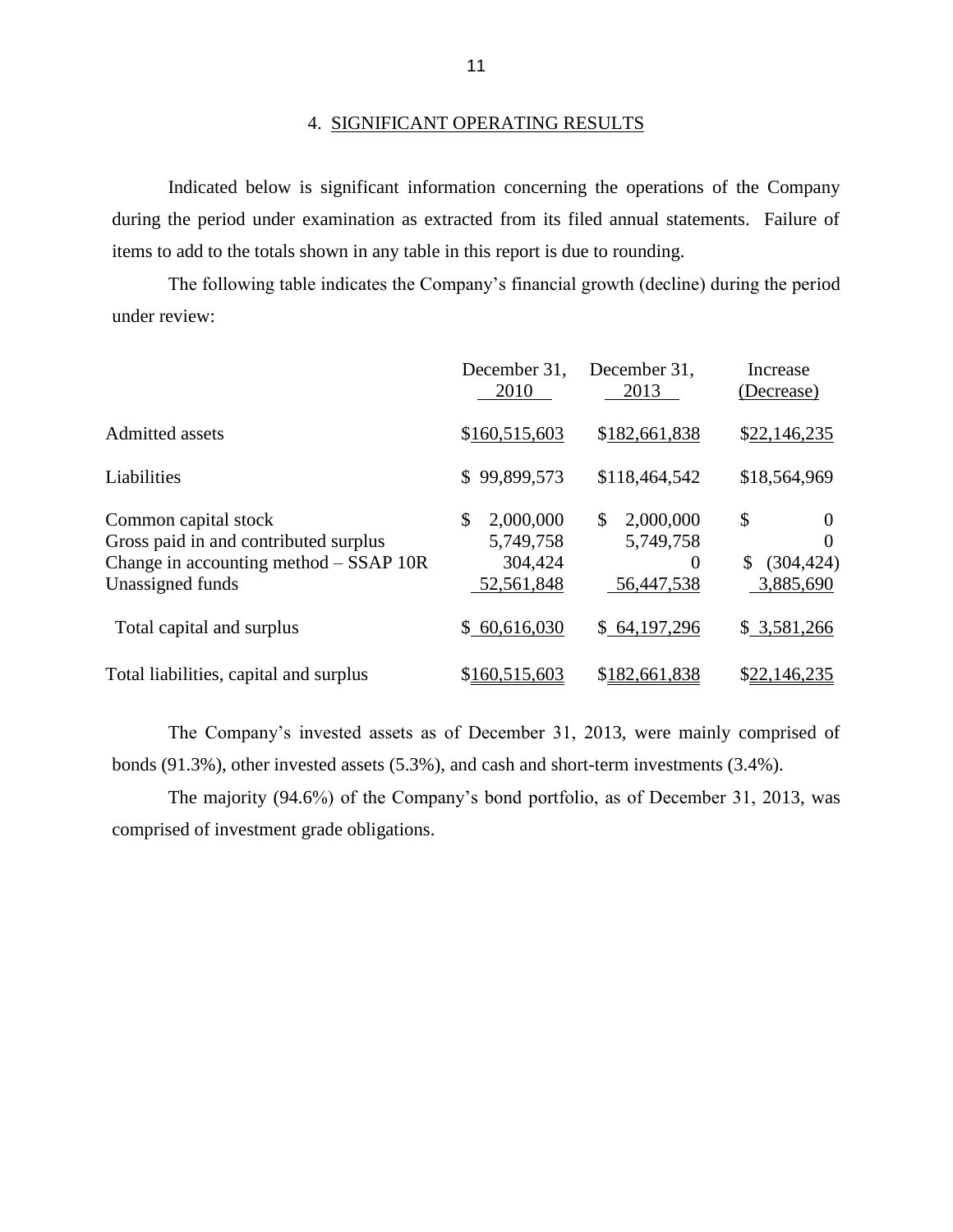The following is the net gain (loss) from operations by line of business after federal income taxes but before realized capital gains (losses) reported for each of the years under examination in the Company's filed annual statements:

|                           | 2011         | 2012         | 2013         |
|---------------------------|--------------|--------------|--------------|
| Ordinary:                 |              |              |              |
| Life insurance            | \$<br>31,891 | \$ (208,767) | \$ (287,358) |
| Supplementary contracts   | 19,445       | 37,842       | 43,925       |
| Total ordinary            | 51,336<br>\$ | \$(170, 925) | (243, 433)   |
| Group:                    |              |              |              |
| Life                      | \$1,194,254  | \$2,846,350  | \$3,545,207  |
| Annuities                 | 133,760      | 99,626       | 128,798      |
| Total group               | \$1,328,014  | \$2,945,976  | \$3,674,005  |
| Accident and health:      |              |              |              |
| Group                     | \$2,907,685  | \$4,314,293  | \$2,535,502  |
| Other                     | 5,796        | 4,204        | 7,419        |
| Total accident and health | \$2,913,481  | \$4,318,497  | \$2,542,921  |
| Total                     | \$4,292,831  | \$7,093,548  | \$5,973,493  |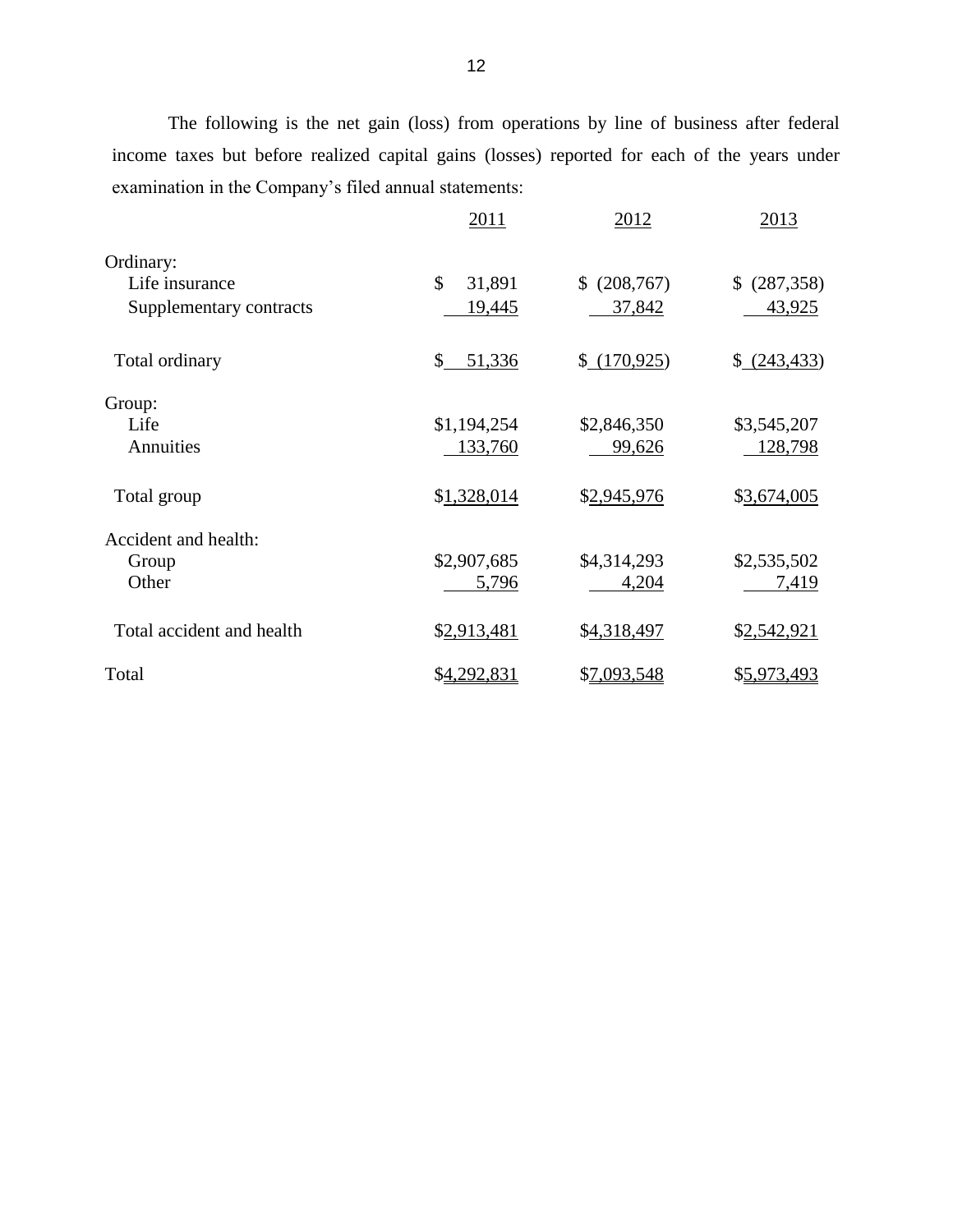The following ratios, applicable to the accident and health business of the Company, have been extracted from Schedule H for each of the indicated years:

|                                            | 2011                 | 2012                 | 2013                 |
|--------------------------------------------|----------------------|----------------------|----------------------|
| Premiums earned                            | 100.0%               | 100.0%               | 100.0%               |
| Incurred losses<br>Commissions<br>Expenses | 81.2%<br>8.4<br>17.0 | 79.8%<br>7.9<br>13.5 | 87.1%<br>7.3<br>15.4 |
| Total expenses                             | 106.6%               | 101.2%               | 109.8%               |
| Underwriting results                       | 6.6%                 | (2)%                 | (9.8)%               |

The Company reported underwriting losses for all of the years under examination*.*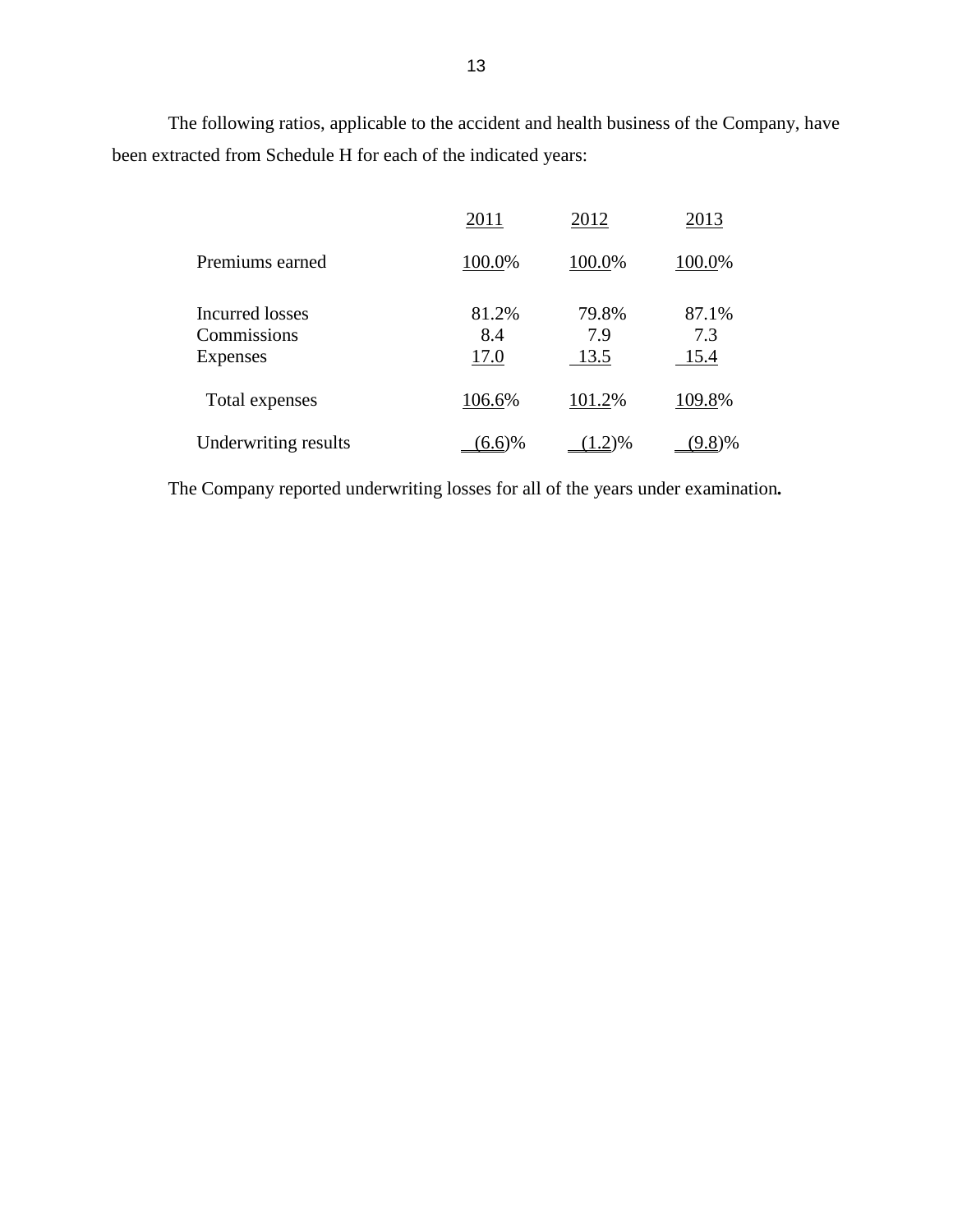#### 5. FINANCIAL STATEMENTS

 December 31, 2013, as contained in the Company's 2013 filed annual statement, a condensed summary of operations, and a reconciliation of the capital and surplus account for each of the years under review. The examiner's review of a sample of transactions did not reveal any The following statements show the assets, liabilities, capital and surplus as of differences which materially affected the Company's financial condition as presented in its financial statements contained in the December 31, 2013, filed annual statement.

#### A. Independent Accountants

 the Company's combined statutory basis statements of financial position of the Company as of and surplus, and cash flows for the year then ended. Ernst  $& Young (E&Y)$  performed the audit The firm of PricewaterhouseCoopers, LLC (PwC) was retained by the Company to audit December 31<sup>st</sup> 2012 and 2013, and the related statutory-basis statements of operations, capital for the year end December 31, 2011.

 material respects, the financial position of the Company at the respective audit dates. Balances reported in these audited financial statements were reconciled to the corresponding years' annual PwC and E&Y concluded that the statutory financial statements presented fairly, in all statements with no discrepancies noted.

#### B. Net Admitted Assets

| <b>Bonds</b>                                                            | \$159,573,901 |
|-------------------------------------------------------------------------|---------------|
| Cash, cash equivalents and short term investments                       | 5,970,887     |
| Contract loans                                                          | 65,193        |
| Other invested assets                                                   | 9,162,926     |
| Investment income due and accrued                                       | 1,647,611     |
| Premiums and considerations:                                            |               |
| Uncollected premiums and agents' balances in the course of collection   | 4,150,594     |
| Deferred premiums, agents' balances and installments booked but         |               |
| deferred and not yet due                                                | 16,950        |
| Reinsurance amounts recoverable from reinsurers                         | 802,051       |
| Current federal and foreign income tax recoverable and interest thereon | 139,056       |
| Net deferred tax asset                                                  | 1,112,098     |
| Receivables from parent, subsidiaries and affiliates                    | 20,571        |
| Total admitted assets                                                   | \$182,661,838 |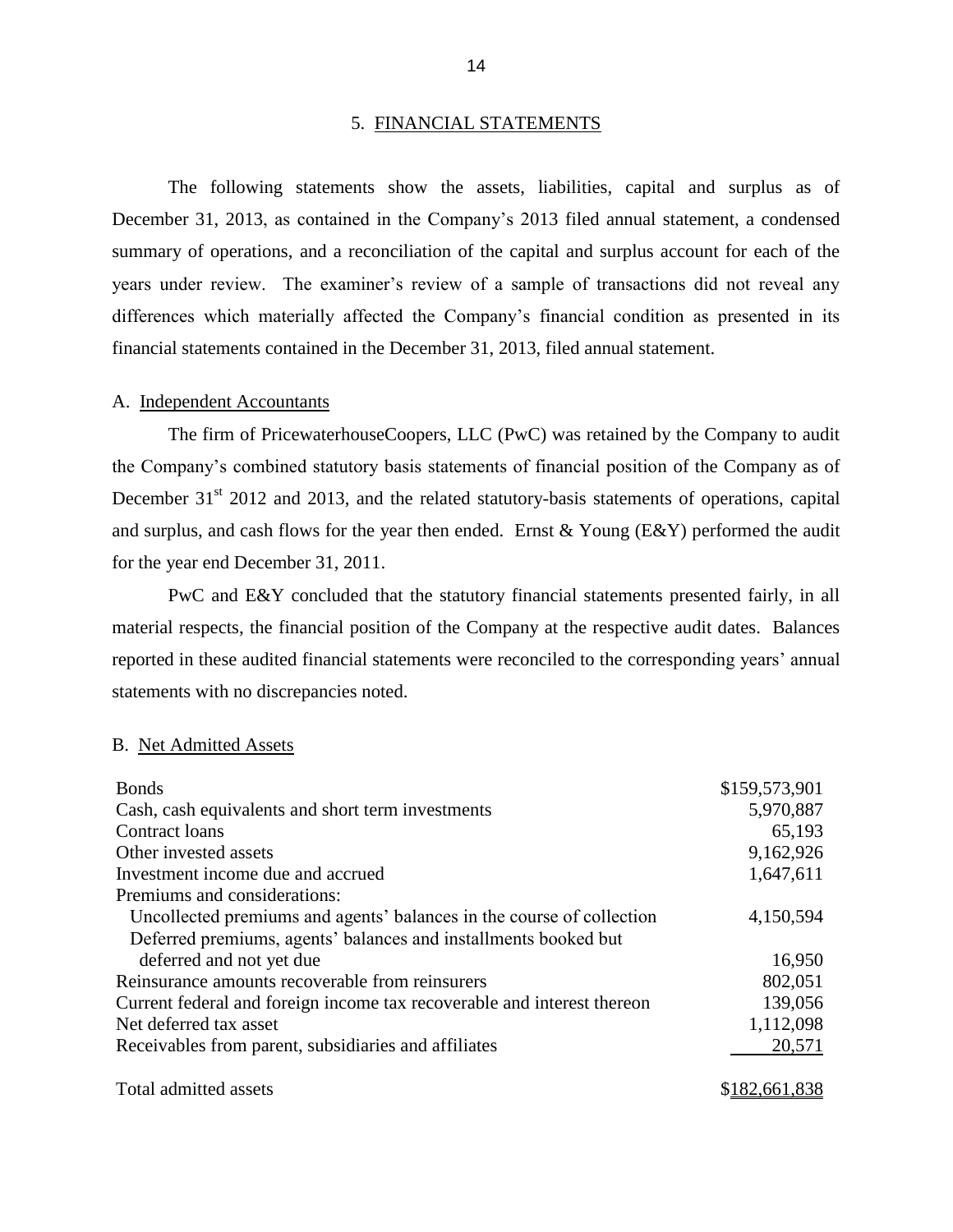## C. Liabilities, Capital and Surplus

| Aggregate reserve for life policies and contracts                        | $\mathcal{S}$<br>9,126,304 |
|--------------------------------------------------------------------------|----------------------------|
| Aggregate reserve for accident and health contracts                      | 70,797,702                 |
| Liability for deposit-type contracts                                     | 1,454,742                  |
| Contract claims:                                                         |                            |
| Life                                                                     | 4,023,863                  |
| Accident and health                                                      | 25,913,693                 |
| Premiums and annuity considerations for life and accident and health     |                            |
| contracts received in advance                                            | 6,618                      |
| Contract liabilities not included elsewhere:                             |                            |
| Other amounts payable on reinsurance                                     | 75,348                     |
| Interest maintenance reserve                                             | 1,598,346                  |
| General expenses due or accrued                                          | 1,017,852                  |
| Taxes, licenses and fees due or accrued, excluding federal income taxes  | 537,649                    |
| Amounts withheld or retained by company as agent or trustee              | 126,382                    |
| Amounts held for agents' account                                         | 275,890                    |
| Remittances and items not allocated                                      | 940,701                    |
| Miscellaneous liabilities:                                               |                            |
| Asset valuation reserve                                                  | 960,317                    |
| Funds held under reinsurance treaties with unauthorized reinsurers       | 38,741                     |
| Retained asset program liability to claimants and miscellaneous accounts |                            |
| payable                                                                  | 1,320,693                  |
| Liability for pension and postretirement benefits                        | 249,701                    |
|                                                                          |                            |
| <b>Total liabilities</b>                                                 | \$118,464,542              |
|                                                                          |                            |
| Common capital stock                                                     | \$<br>2,000,000            |
| Gross paid in and contributed surplus                                    | 5,749,758                  |
| Unassigned funds (surplus)                                               | 56,447,538                 |
|                                                                          |                            |
| Total capital and surplus                                                | \$64,197,296               |
|                                                                          |                            |
| Total liabilities, capital and surplus                                   | \$182,661,838              |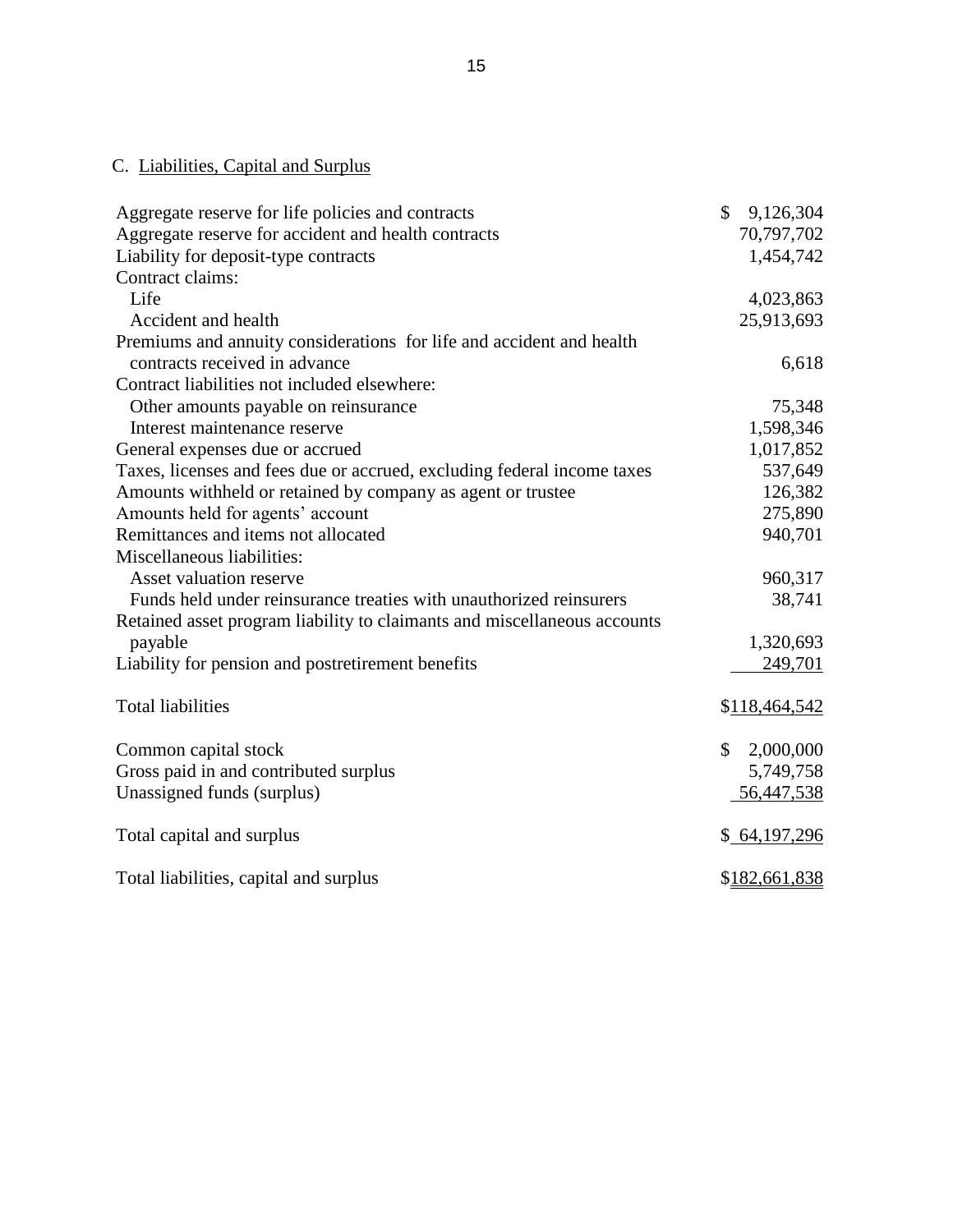# D. Condensed Summary of Operations

|                                                                      | 2011                      | 2012                      | 2013                      |
|----------------------------------------------------------------------|---------------------------|---------------------------|---------------------------|
| Premiums and considerations<br>Investment income                     | \$48,338,493<br>6,484,399 | \$53,527,151<br>6,799,060 | \$56,765,467<br>7,709,518 |
| Commissions and reserve adjustments<br>on reinsurance ceded          | (64, 695)                 | (74, 708)                 | (94, 911)                 |
| Total income                                                         | \$54,758,197              | \$60,251,503              | \$64,380,074              |
| Benefit payments                                                     | \$29,746,487              | \$32,055,114              | \$37,489,840              |
| Increase in reserves                                                 | 4,180,612                 | 3,870,585                 | 4,120,576                 |
| Commissions                                                          | 5,664,902                 | 5,765,321                 | 5,904,399                 |
| General expenses and taxes                                           | 10,762,568                | 9,958,643                 | 11,420,797                |
| Increase in loading on deferred and<br>uncollected premium           | (141,909)                 | 101,776                   | 61,682                    |
| <b>Total deductions</b>                                              | \$50,212,660              | \$51,751,439              | \$58,997,294              |
| Net gain (loss)                                                      | \$4,545,537               | \$8,500,064               | \$5,382,780               |
| Federal and foreign income taxes incurred                            | 252,706                   | 1,406,516                 | (590, 713)                |
| Net gain (loss) from operations<br>before net realized capital gains | \$4,292,831               | \$7,093,548               | \$5,973,493               |
| Net realized capital gains (losses)                                  | (200, 145)                | (436,897)                 | (58, 864)                 |
| Net income                                                           | \$4,092,686               | \$6,656,651               | \$ 5,914,629              |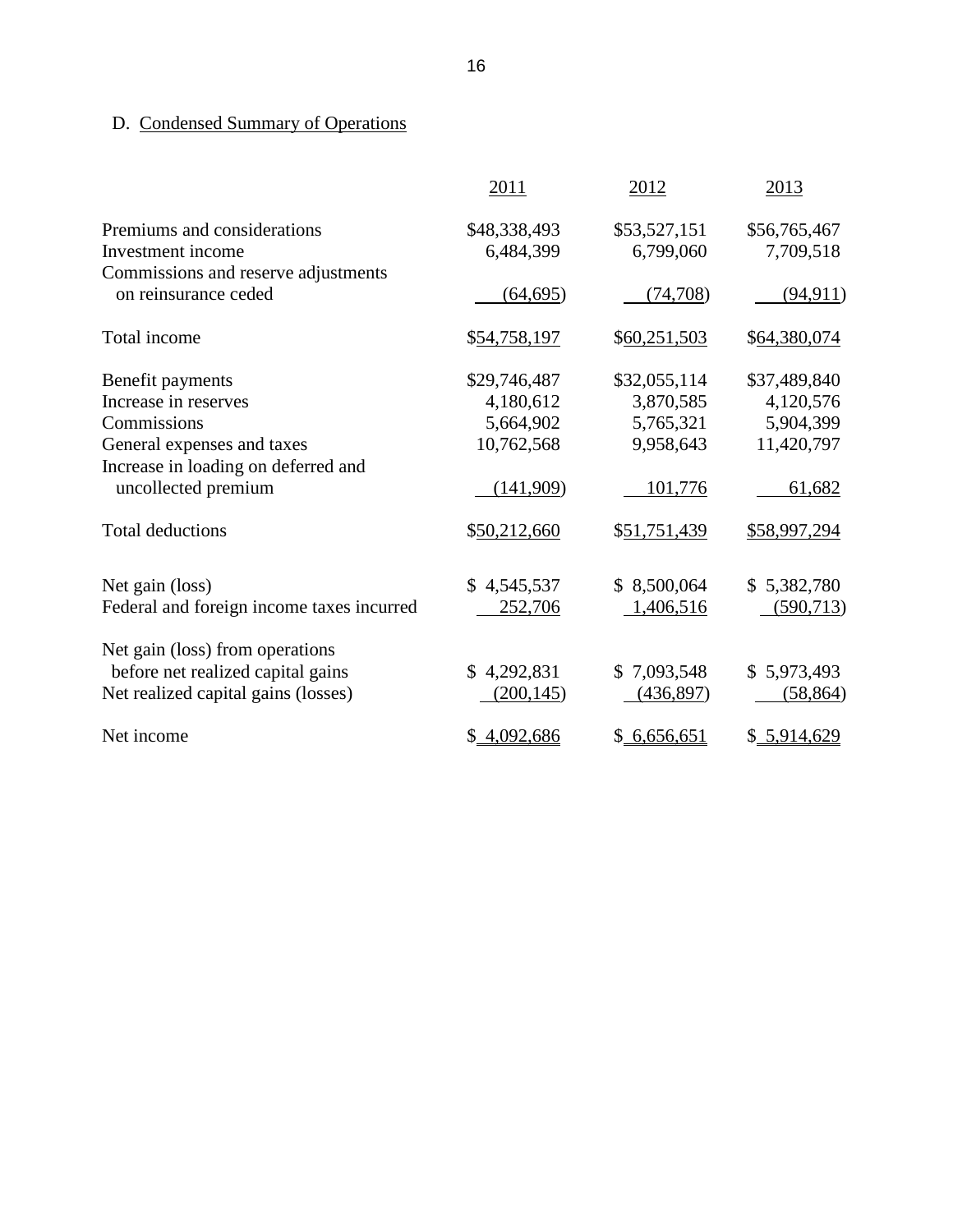#### **E.** Capital and Surplus Account

|                                                | 2011            | 2012         | 2013         |
|------------------------------------------------|-----------------|--------------|--------------|
| Capital and surplus,                           |                 |              |              |
| December 31, prior year                        | \$60,616,300    | \$60,472,261 | \$63,600,612 |
| Net income                                     | 4,092,686<br>\$ | \$6,656,651  | \$5,914,629  |
| Change in net unrealized capital               |                 |              |              |
| gains (losses)                                 | 68,434          | 472,084      | 514,289      |
| Change in net deferred income tax              | (27, 755)       | 584,326      | (1,232,796)  |
| Change in non-admitted assets                  |                 |              |              |
| and related items                              | (16,776)        | 87,023       | 1,749,276    |
| Change in liability for reinsurance in         |                 |              |              |
| unauthorized companies                         | 2,365           | 0            | $\theta$     |
| Change in asset valuation reserve              | (118,751)       | (231,802)    | (431, 855)   |
| Dividends to stockholders                      | (4,000,000)     | (4,000,000)  | (6,300,000)  |
| Minimum pension liability adjustment           | (266, 676)      | (12, 803)    |              |
| Change in accounting method $-$ SSAP 10R       | 122,704         | (427, 128)   | $\Omega$     |
| Unassigned funds – pension and                 |                 |              |              |
| postretirement benefits                        | $\theta$        | $\Omega$     | 383,141      |
| Net change in capital and surplus for the year | (143,769)<br>S. | \$3,128,351  | 596,684      |
| Capital and surplus,                           |                 |              |              |
| December 31, current year                      | \$60,472,261    | \$63,600,612 | \$64,197,296 |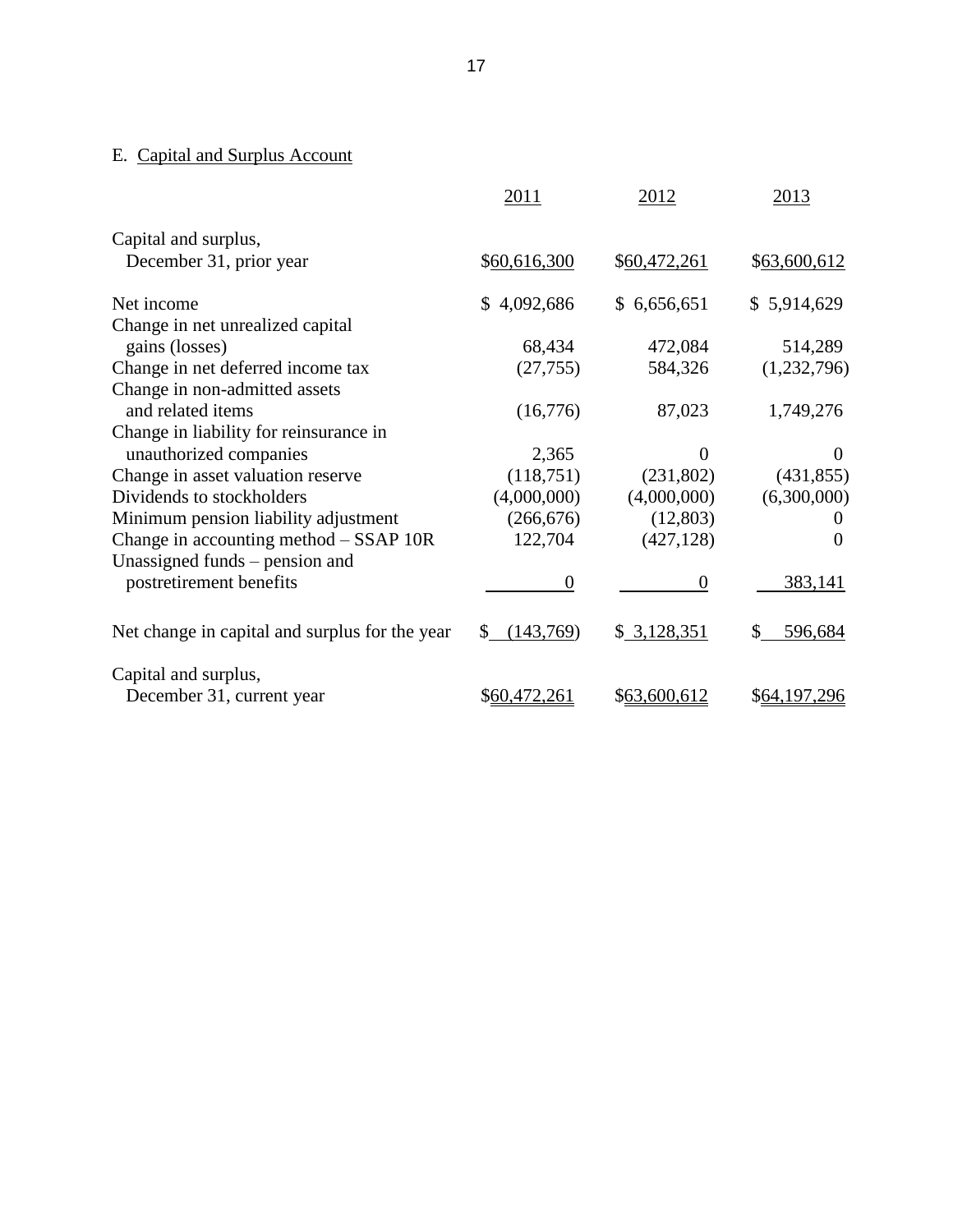Respectfully submitted,

 Consultant - RRC /s/ Dean Cross, CFE

## STATE OF NEW YORK ) COUNTY OF NEW YORK ) )SS:

COUNTY OF NEW YORK )<br>Dean Cross, being duly sworn, deposes and says that the foregoing report, subscribed by him, is true to the best of his knowledge and belief.

> $/s/$ Dean Cross

Subscribed and sworn to before me

this day of